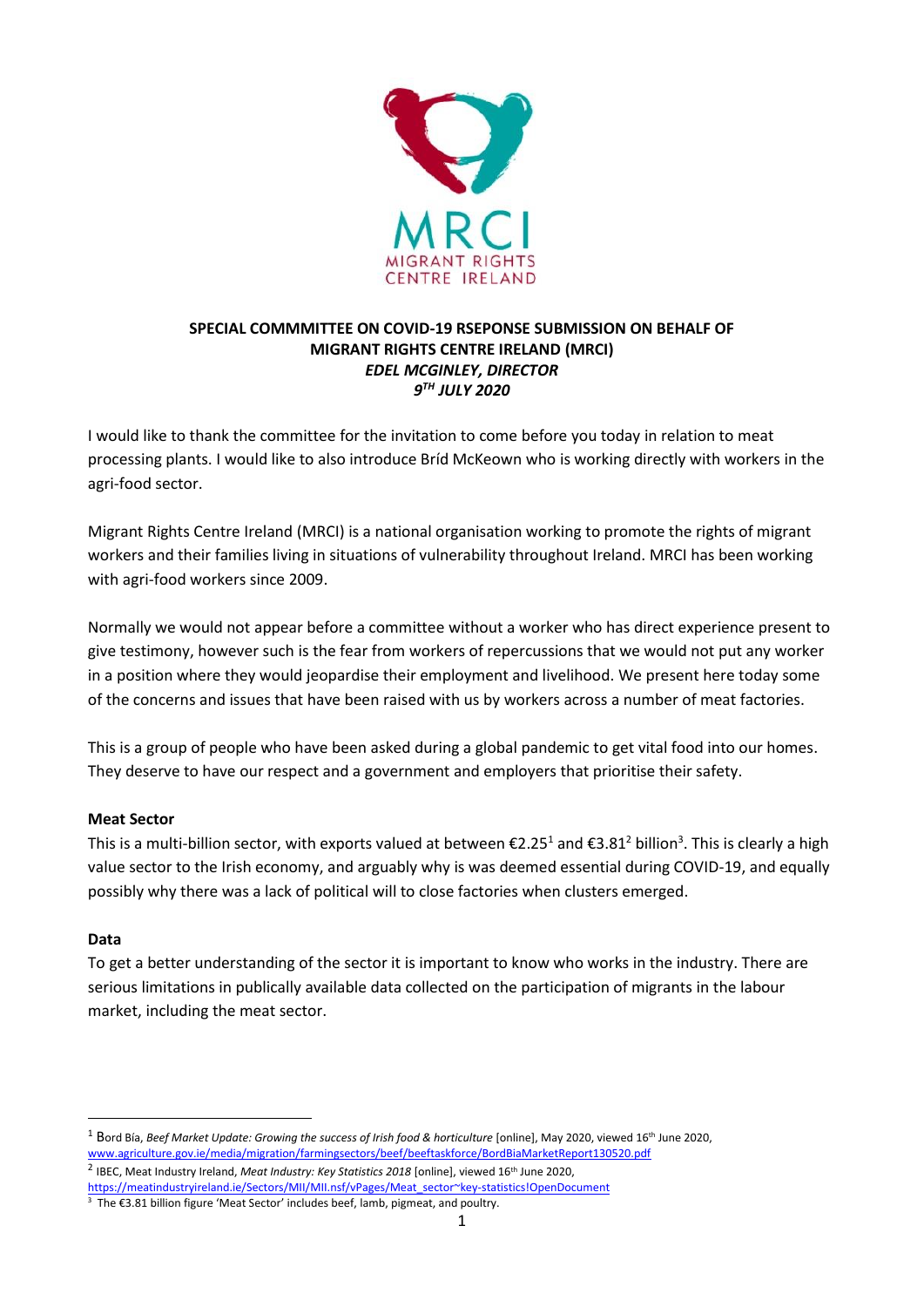Special tabulation Census Data 2016 shows 12,413 employees in meat production, processing and preserving of meat. 52% are Irish Nationals and 42% are migrant workers. 77% are male and 23% female 57% of the total workfare are aged between 25-44 years<sup>4</sup>.

However, in 2017, 183 employment permits were issued to meat processing companies<sup>5</sup>. In 2018, 978 were issued<sup>6</sup>; in 2019, 950 were issued<sup>7</sup>; and from January to May 2020, 931 employment permits were issued<sup>8</sup>. This make a total of 3,042. Excluding renewals (2017 – 2019; n.117).

Combining CSO 2016 data and employment permits data reveals a total number of workers in this sector at **15,338**. The data also shows the **migrant workforce in this sector accounts for 58%.** Of this 59% are EU workers and 41% are non-EU workers. 19% of the workforce are on employment permits. See Appendix 1

It is also important to note that this figures above will most likely not include undocumented migrants who also work in this sector, and are particularly vulnerable to exploitation and discrimination.

The main nationalities are Polish, Lithuanian, Romanian, Latvian, Moldovan, Slovakian, Brazilian, South African, Botswanan, Filipino. Workers report to MRCI that EU and non-EU workers are overrepresented on the factory floors.

#### **Work Permits**

1

It is important to understand the differing contexts for EU and non-EU Workers. EU workers have freedom movement under EU law, while workers from outside of the EU require employment permits to work.

It can take well over five years to obtain citizenship and full access to the labour market in the State<sup>9</sup>. Therefore, it is important to note that immigration status creates specific sets of vulnerabilities and challenges. A workers is essentially tied to their employer. This means that they can only work for the company listed on their employment permit in the position they were recruited into<sup>10</sup>. Changing employer is technically quite difficult $11$ .

It is the experience of MRCI that employees on employment permits find it significantly more difficult to assert their rights. Workers report to us that they cannot choose not to come to work if ill, or seek improved conditions for fear of losing their employment permit and immigration status<sup>12</sup>. This is also the case if they try to change employer. MRCI has long been calling for a move to sectoral permits to allow workers to effectively change jobs easily should they wish to do so.

<sup>4</sup> CSO Census 2016, *Nationality - NACE 1010 Production, processing and preserving of meat, meat products and poultry*. Special tabulation accessed 10th June 2020

<sup>&</sup>lt;sup>5</sup> Department of Business, Enterprise and Innovation, *Employment Permit Statistics 2017* [online], last updated 2<sup>nd</sup> January 2018, viewed 16<sup>th</sup> June 2020[, https://dbei.gov.ie/en/Publications/Employment-Permit-Statistics-2017.html](https://dbei.gov.ie/en/Publications/Employment-Permit-Statistics-2017.html)

<sup>6</sup> Department of Business, Enterprise and Innovation, *Employment Permit Statistics 2018* [online], last updated 16th January 2019, viewed 16th June 2020[, https://dbei.gov.ie/en/Publications/Employment-Permit-Statistics-2018.html](https://dbei.gov.ie/en/Publications/Employment-Permit-Statistics-2018.html)

<sup>&</sup>lt;sup>7</sup> Department of Business, Enterprise and Innovation, *Employment Permit Statistics 2019* [online], last updated 3<sup>rd</sup> January 2020, viewed 16<sup>th</sup> June 2020[, https://dbei.gov.ie/en/Publications/Employment-Permit-Statistics-2019.html](https://dbei.gov.ie/en/Publications/Employment-Permit-Statistics-2019.html)

<sup>8</sup> Department of Business, Enterprise and Innovation, Employment Permit Statistics 2020 [online], last updated 11<sup>th</sup> June 2020, viewed 16<sup>th</sup> June 2020[, https://dbei.gov.ie/en/Publications/Employment-Permit-Statistics-2020.html](https://dbei.gov.ie/en/Publications/Employment-Permit-Statistics-2020.html)

<sup>&</sup>lt;sup>9</sup> Department for Justice and Equality, *Long Term Residency*, viewed 17<sup>th</sup> June 202[0 http://www.inis.gov.ie/en/INIS/Pages/Long\\_Term\\_Residency#](http://www.inis.gov.ie/en/INIS/Pages/Long_Term_Residency) <sup>10</sup> Department for Business, Enterprise and Innovation, *Changing Employers* [online], last updated 1<sup>st</sup> October 2014, viewed 17<sup>th</sup> June 2020, <https://dbei.gov.ie/en/What-We-Do/Workplace-and-Skills/Employment-Permits/Changing-Employer/>

<sup>&</sup>lt;sup>11</sup> Changing employer is a technical and complex process that often requires assistance. MRCI has been supporting workers for the past 19 years to navigate the complexity of the both the employment permit and immigration system. Changing employment is technically difficult. The worker must find an employer willing to apply for an employment permit, the employer must advertise the job for specified time to fulfil a labour market test, apply the 50:50 rule, pay a fee and process the permit before a workers can take up employment. Fear of losing immigration status and a lack of information about how the system works, therefore makes it extremely difficult for workers to change employers.

<sup>&</sup>lt;sup>12</sup> Migrant Rights Centre Ireland, *Workers on the Move: Past Lessons and Future Perspectives on Ireland' Labour Migration*, December 2015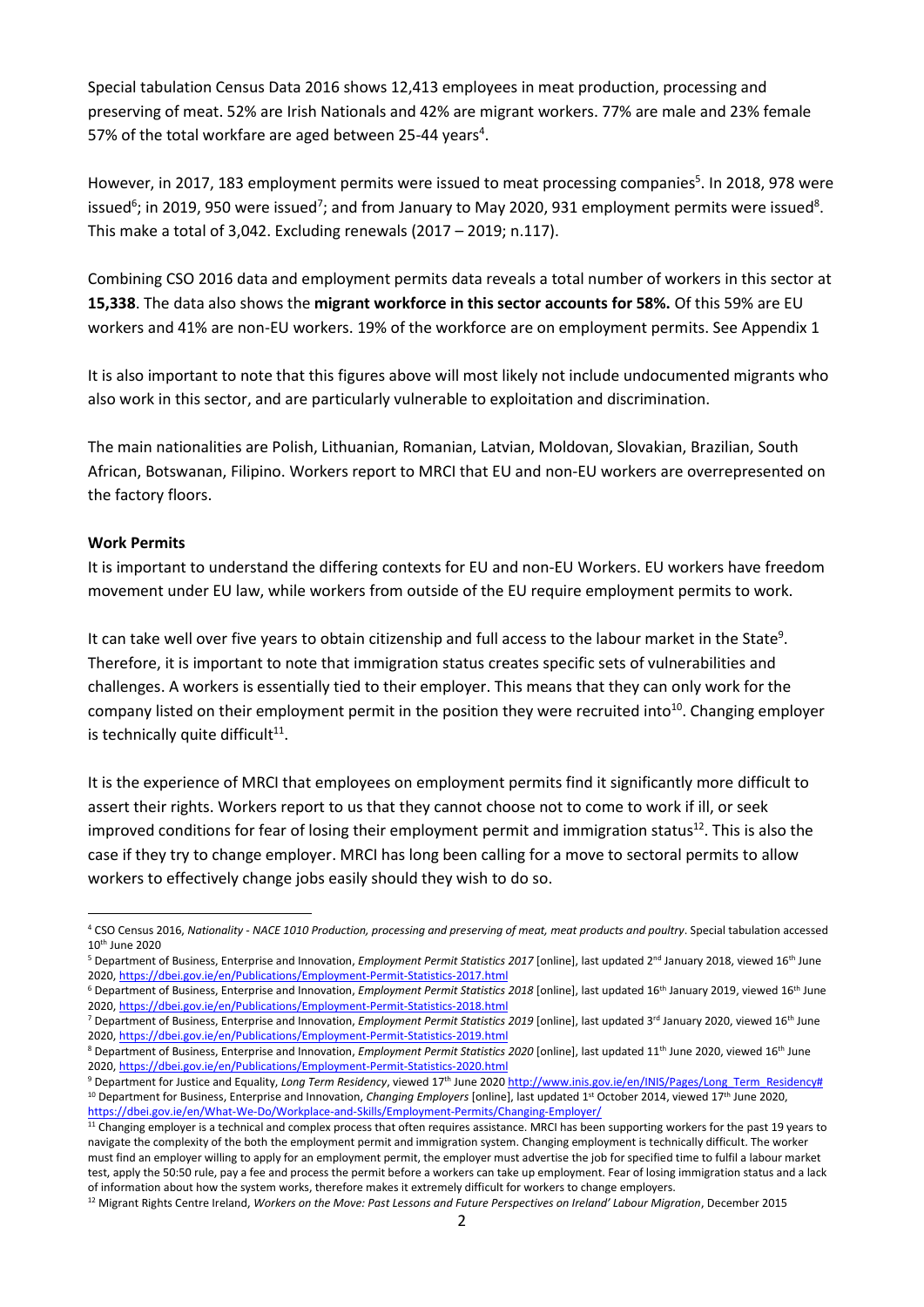Another worrying emerging issue are EU-workers employed through agencies rather than directly by a meat processing companies. There are also unique set of circumstances for non-EU (and EU) workers in the border region (in the context of Brexit) whose access to goods and services may be in Northern Ireland. With a different set of immigration laws, this can negatively impact workers – with people being at greater risk of detention and deportation by UK authorities.

#### **Working Conditions**

The meat processing sector is difficult and dangerous. Repetitive strain and workplace accidents are commonplace. Despite high incidents of health and safely breaches, the HSA reports only one prosecution in Cavan, where a worker was awarded just €2,000 for the loss of an eye.

Meat factories often do not offer sick pay beyond the statutory rate, which impacts on workers income and choices about when to return to work after an injury or illness, or even during the current COVID-19 crisis. Hours of work are often long and wages remain low, with some workers working up to 15 years with the same employer receiving just €11.50 per hour. On top of very limited or little to no progression for longterm workers, we also consistently hear reports from factories across Ireland of discrimination and workplace bullying.

## **MRCI Snap Shot Data - Workers in Meat Factories**

Data in this sector on workers' experience is non-existent. In preparation for this hearing, MRCI asked 68 workers from various meat factories across Ireland about their experience, in detail, of working in meat processing plants during COVID-19. This data does not claim to be representative of the sector, however, it does accurately reflect reports we have been receiving from meat factory workers beyond this data pool both during the COVID-19 pandemic, and previously.

It also highlights the need for further research to build a stronger evidence base from which to make policy decisions regarding the sector.

## *Profile of Workers*

We spoke to de-boners, kill line operators, packing hall operators, trimmers, supervisors, and cleaners. 68% male, 29% female, 3% prefer not to say. Workers were Brazilian, Polish, Lithuanian, Latvian, Georgian, Russian, Botswanan, Filipino, South African and Irish. The majority of workers we spoke to came from the beef sector, however we have included data collected from pork and poultry workers.

## *General Conditions*

- The majority of these workers (62%) claimed they were earning  $£11.50$  or less per hour, with four people saying they earn below €10.10 (two of whom are EU nationals)
- 13% of workers say their contracts do not reflect their current terms and conditions
- 15% say they do not have a contract, and 9% are not sure whether they have a contract or not
- 23% of workers say they are not paid overtime when they work extra hours
- 90% of the respondents said the employer does not provide a sick pay scheme

## *Health and Safety*

57% of workers say they have been injured in the workplace. The majority of injuries include lacerations, bruises, repetitive strain, and back pain. Workers claim the injuries are caused by lack of protective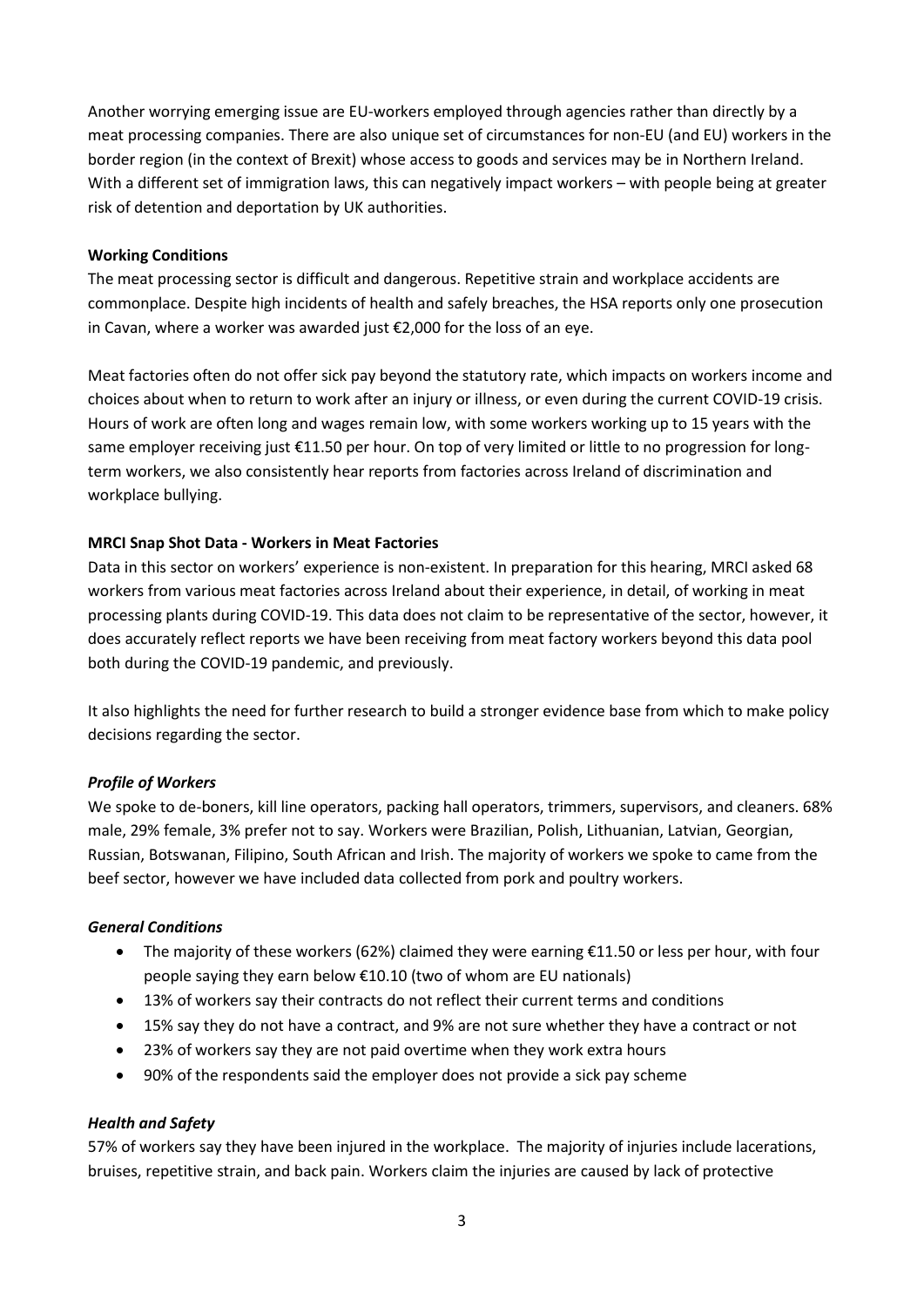measures or equipment, none or limited training on health and safety and faulty tools or machinery, with almost a fifth of workers citing injury as an expected occupational hazard.

- 23% of these injuries went unreported
- 62% of workers do not know who the Health and Safety Officer is in their workplace
- 60% of workers felt they did not receive sufficient training for their roles when they started

## *Value and Discrimination*

- 85% of respondents said they do not feel valued at work
- 70% felt they had been bullied in some way in their workplace
- 64% of workers who felt they have been bullied did not report it, with 21% felt too afraid to raise their concerns
- 60% of all workers we spoke to felt they have been discriminated against by their employer or management For the majority, this discrimination was on the grounds of nationality and/or race

# *COVID-19 Reponses*

According to workers, there is a very mixed picture as to *when* protections were put in place. The varying timeframes in which employers introduced these measures, shows the inconsistent response which at the beginning of lockdown exposed workers unnecessarily to COVID-19, while showing the gaps in statutory oversight. Too much trust was given to a sector with an inconsistent health and safety track record.

Workers said COVID-19 specific Health and Safety measures were put in place as follows:

- 24% immediately during the first week
- 19% after 2 weeks
- 8% after 3 weeks
- 15% after 4 weeks
- 27% after 5 weeks or more
- 7% say there are still not sufficient safety measures in place

## *Enforcement of Measures*

- 43% of respondents felt that where these measures were in place, their employers were not enforcing them sufficiently.
- 48% feel that there are still not sufficient measures in place. Workers commented that they simply want the full suite of advised measures to be put in place effectively alongside improved health and safety training.
- 65% of the workers we spoke to work at a plant where there has been a COVID cluster.
- For those workplaces with clusters, just 30% of workers felt their employers took effective action to keep them safe, with 67% claiming their employer had not done enough to prioritise their safety.
- 40% of workers do not feel safe working in their workplace at present

# *Housing*

Housing can range from owner-occupied, family and individual rental accommodation, and over-crowded rental accommodation. We also have heard of agency workers living in agency-owed accommodation and being threatened with eviction during COVID-19 if they complain about working conditions or the lack of health and safety measures to prevent virus spread. Agency workers are more vulnerable to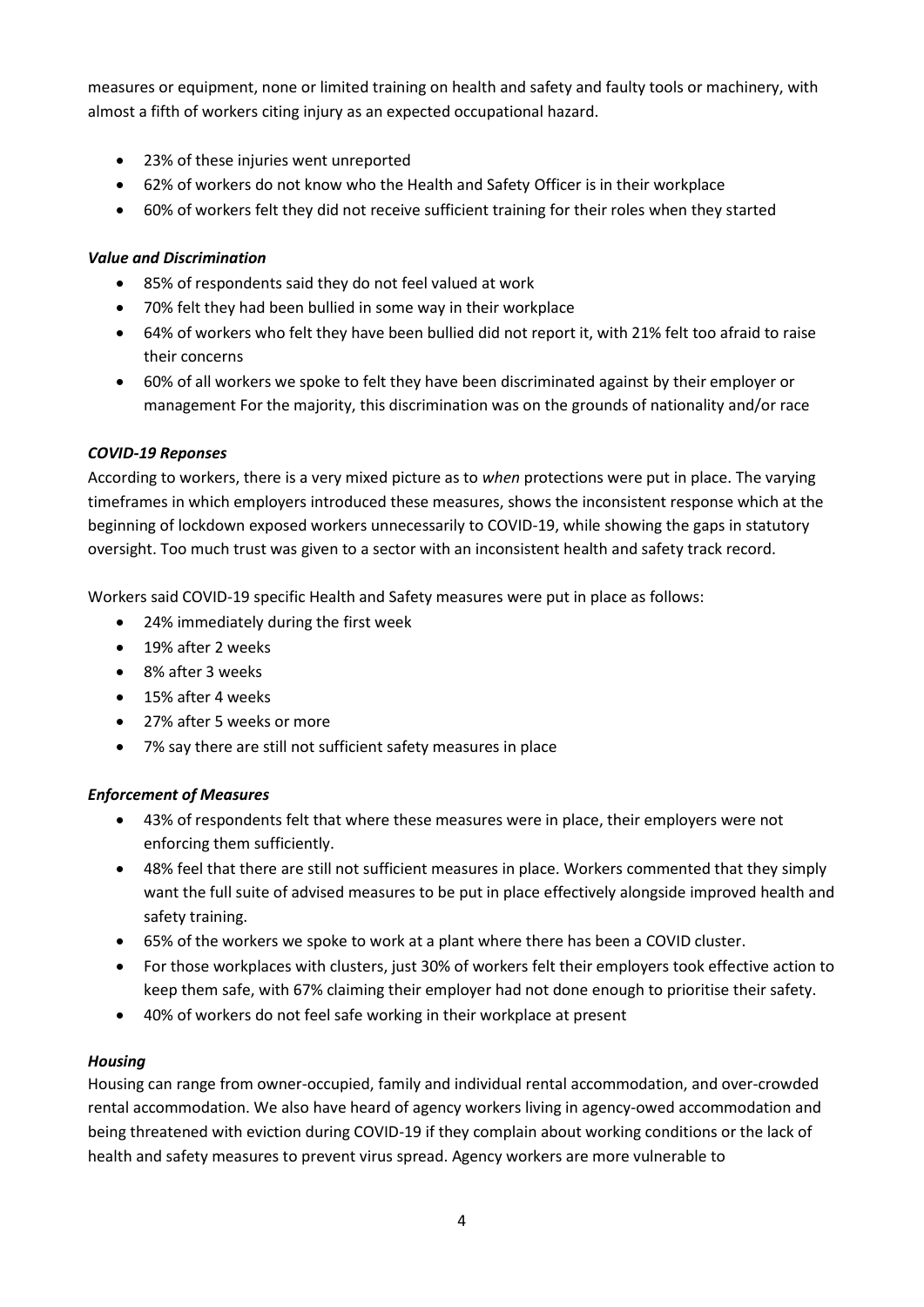accommodation issues as their housing is more likely to be supplied through the agency than a directly employee. It is also not clear what deductions are being made for accommodation.

- 82.5% of workers we spoke to do not live in employer-provided accommodation.
- 71.4% said they do not live with co-workers. Of those 28% that do, they live with 3 or fewer coworkers. Just 3 of the 68 people we spoke to said they shared a room with a co-worker.

# **Responding to COVID-19**

## **Employer Response**

MRCI began to receive complaints from workers in the meat processing sector on  $26<sup>th</sup>$  March 2020. They were worried, frightened, and angry about the conditions they were being forced to work in, and could foresee that without appropriate health and safety measures, their health and their families would be at risk.

MRCI supported workers to raise their concerns with their employers. However, as we continued to receive ongoing complaints into May, it became clear that many factories were extremely slow to put in place adequate safety measures<sup>13</sup>. The ongoing delays in implementing t measures resulted in unnecessary exposure among staff during the early weeks of the crisis. This has contributed to the growing number of clusters in meat processing plants across the country.

It is clear from the data we have presented to you here today, that there is was a predominately slow and inadequate response to put in place full and adequate protection measures for workers. Furthermore, employers' response and response rates to cases of COVID-19 or clusters in their factories have been inconsistent and unclear. It would seem that the State allowed the Meat industry to regulate itself, a very questionable approach, given the history we have outlined to you and the value workers feel. To date only one factory has closed to deal with the outbreak.

More recently, MRCI has heard reports, from both workers and local organisations supporting meat factory workers, that factories who have signed up to the Wage Subsidy Scheme are also asking their staff to claim Illness Benefit. Workers have also reported working longer hours, as a result of reduced staffing, which are not being recorded. They are also expecting a row back to poor health and safety standards after inspections.

## **Health Service Executive and Health Protection Surveillance Centre Response**

Due to COVID-19, the Department of Health was clearly responsible for health guidelines, contact tracing and both the Health Service Executive (HSE) and the Health Protection Surveillance Centre (HPSC) became central to the response. There are questions to be asked of a number of departments as why they deemed meat production to be essential, given their clear insight into the way this work is carried out and delivered – high intensity work, requiring contact on production lines - and why sectoral guidelines were not produced until 15<sup>th</sup> May.

Infectious diseases are reportable by a medical practitioners who then report to the Medical Officer of Health for their investigation and control. COVID-19 is also reported, in anonymised format, to the HPSC for national surveillance, yet despite this, gaps emerged particularly in contact tracing.

<sup>1</sup> <sup>13</sup> McSweeney, E., *COVID-19 outbreaks at Irish meat plants raise fears over worker safety* [online], last updated 1<sup>st</sup> May 2020, viewed 1<sup>st</sup> May 2020, <https://www.theguardian.com/environment/2020/may/01/covid-19-outbreaks-at-irish-meat-plants-raise-fears-over-worker-safety>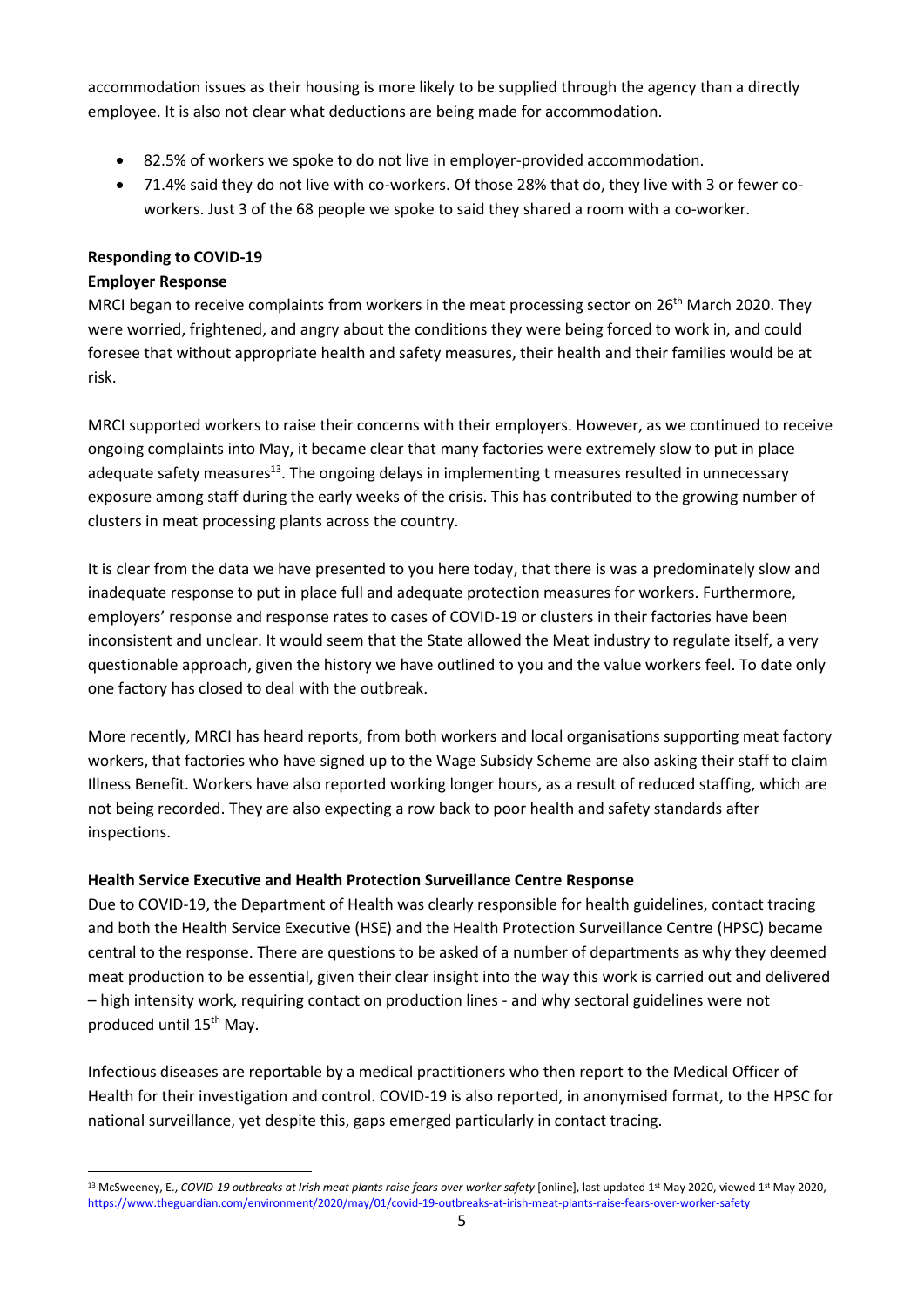#### *Contact Tracing*

Minister Creed, then Minister for Agriculture, Food, and the Marine, admitted on 30<sup>th</sup> April<sup>14</sup>, that he was aware of six clusters at meat processing plants. Yet guidelines for the sector were only issued on 15<sup>th</sup> May<sup>15</sup>. On 20th May, there were 16 clusters accounting for 828 confirmed cases – an increase of 328 over the week.

Latest figures from 3<sup>rd</sup> June, show 1,054 cases of Covid-19 confirmed across twenty meat plants, with fifteen factories are under "active investigation". 58% of patients are aged 25-44; 77.6% of them male; and seven have been treated in intensive care units with no fatalities $^{16}$ .

## Data Breach

On May 19<sup>th</sup> it was revealed that workers' test results were being shared in the first instance with employers before workers themselves. This was a gross and serious breach of confidentiality. While assurances have been given by the HSE and Data Protection Commissioner address this, it remains unclear if new guidelines or training have been issued for staff who are carrying out contact tracing.

## Institutional Racism & Public Sector Duty

Deeply worrying are the revelations made by Director of Public Health in the mid-west, Dr Mai Mannix while speaking at a HSE briefing on 5th June. Her comments reveal a level of institutional racism and discrimination that led to this very serious data breach. She said,

*"…suppose again 20 to 40 of those [people] are non-English speaking. Each of those 20 phone calls could take at least half an hour or an hour, because you have to use a translation service…So you're potentially looking at five people in my department to take four hours to go through to contact each of these types of people."<sup>17</sup>*

All public bodies in Ireland have a Public Sector Duty to promote equality and prevent discrimination. Clearly form the comments the HSE's approach is in breach of their public sector duty as it discriminates against people from a migrant background at a critical time when workers needed the support of state services to remain safe. This undermines trust in the HSE, leaving workers and their families exposed, and without accessible information to isolate if necessary.

While we appreciate the unprecedented nature of COVID-19 and all the work the HSE has done, in this instance however they have failed in their duty to effectively carry out contract tracing for a group of vulnerable workers. This failure also led to the blaming and scapegoating of these workers in some local communities, while also providing an opportunity for racist discourse.

<sup>16</sup> McNulty, F. RTE News, HSE says contact tracing at meat plants as high as 90% [online], last updated 5<sup>th</sup> June 2020, viewed 17<sup>th</sup> June 2020, <https://www.rte.ie/news/coronavirus/2020/0605/1145572-covid-meat-factories/>

**<sup>.</sup>** <sup>14</sup> RTE, Dept aware of Covid-19 clusters at meat processing plants [online], last updated 30<sup>th</sup> April 2020, viewed 30<sup>th</sup> April 2020, <https://www.rte.ie/news/politics/2020/0430/1135916-agriculture/>

<sup>15</sup> [https://www.hpsc.ie/a-](https://www.hpsc.ie/a-z/respiratory/coronavirus/novelcoronavirus/guidance/outbreakmanagementguidance/outbreakcontrolinmeatfactories/Interim%20Guidance%20COVID-19%20Meat%20Factories.pdf)

[z/respiratory/coronavirus/novelcoronavirus/guidance/outbreakmanagementguidance/outbreakcontrolinmeatfactories/Interim%20Guidance%20C](https://www.hpsc.ie/a-z/respiratory/coronavirus/novelcoronavirus/guidance/outbreakmanagementguidance/outbreakcontrolinmeatfactories/Interim%20Guidance%20COVID-19%20Meat%20Factories.pdf) [OVID-19%20Meat%20Factories.pdf](https://www.hpsc.ie/a-z/respiratory/coronavirus/novelcoronavirus/guidance/outbreakmanagementguidance/outbreakcontrolinmeatfactories/Interim%20Guidance%20COVID-19%20Meat%20Factories.pdf)

<sup>17</sup> <https://www.farmersjournal.ie/15-meat-factories-under-active-investigation-550323>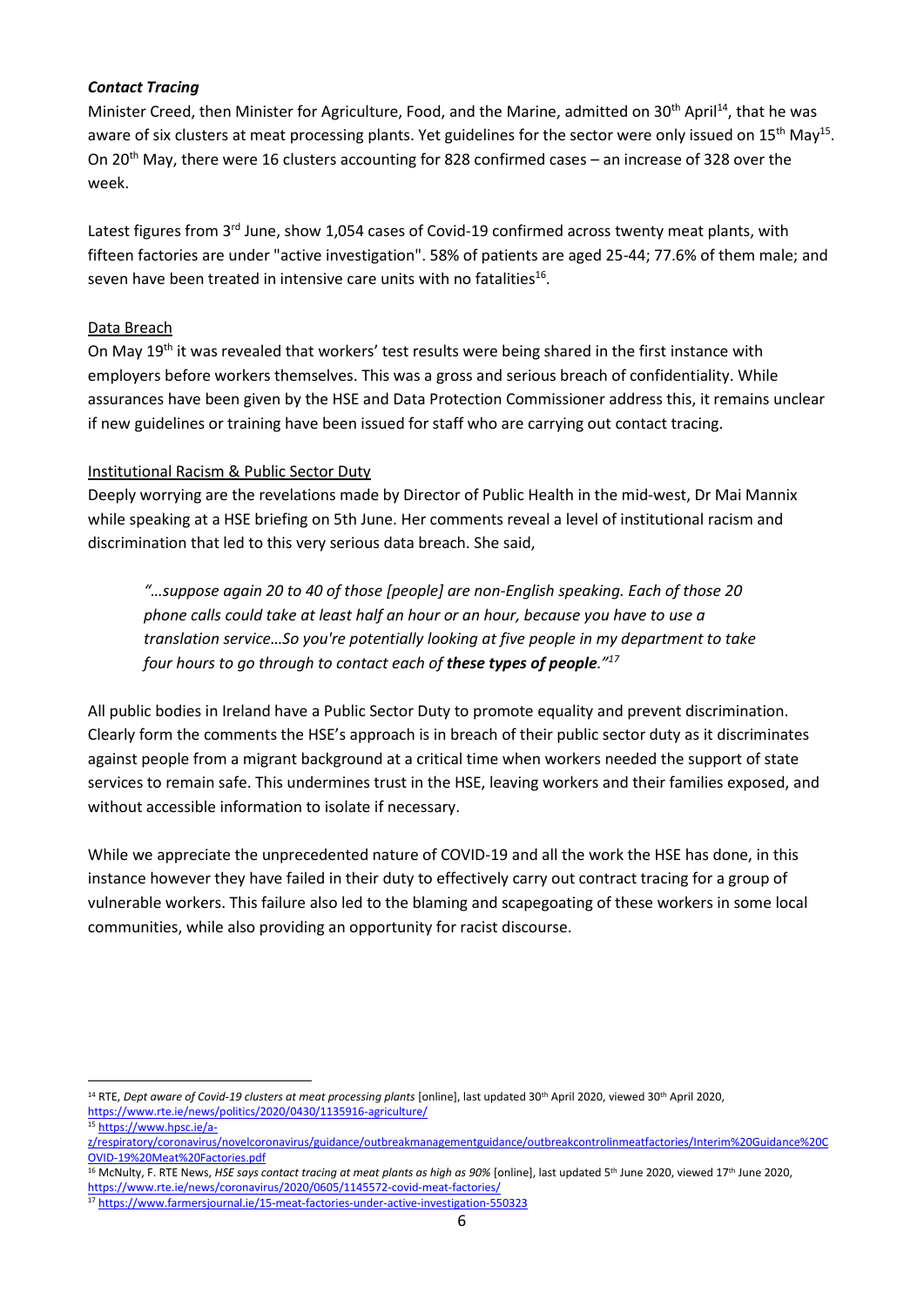#### **Health and Safety Authority Response**

1

Testimony from Dr Sharon Mc Guinness of the HSA to this committee confirmed, that despite receiving reports by the HSA during April, as of 19<sup>th</sup> May, not a single inspection had been carried out in a meat factory<sup>18</sup>. It is deeply disturbing that the agency tasked with dealing with health and safety in the work place, did nothing to investigate reports made prior to this date.

Despite the Return to Work Safely Protocol introduced on 9th May 2020, no action was taken by the HSA. In response to a joint letter sent by MRCI and SIPTU (26<sup>th</sup> May 2020), the HSA confirmed that it began checking compliance with the Protocol from 18<sup>th</sup> May. They further outlined that they had received seven complaints about four different operators in the meat sector. The HSA has a suite of powers at its disposal and can shut down workplaces on the spot if this is deemed necessary, however these powers were not utilised in response to the COVID-19 clusters. There remains a lack of clarity and transparency in relation to the actions taken by the HSA across the meat sector and their plan in moving forward to ensure compliance.

<sup>&</sup>lt;sup>18</sup> Quinn-Mulligan, H., Farmers Journal, *No inspections carried out in meat plants - HSA* [online, last updated 19<sup>th</sup> May 2020, viewed 19<sup>th</sup> May 2020, <https://www.farmersjournal.ie/no-inspections-carried-out-in-meat-plants-hsa-546965>